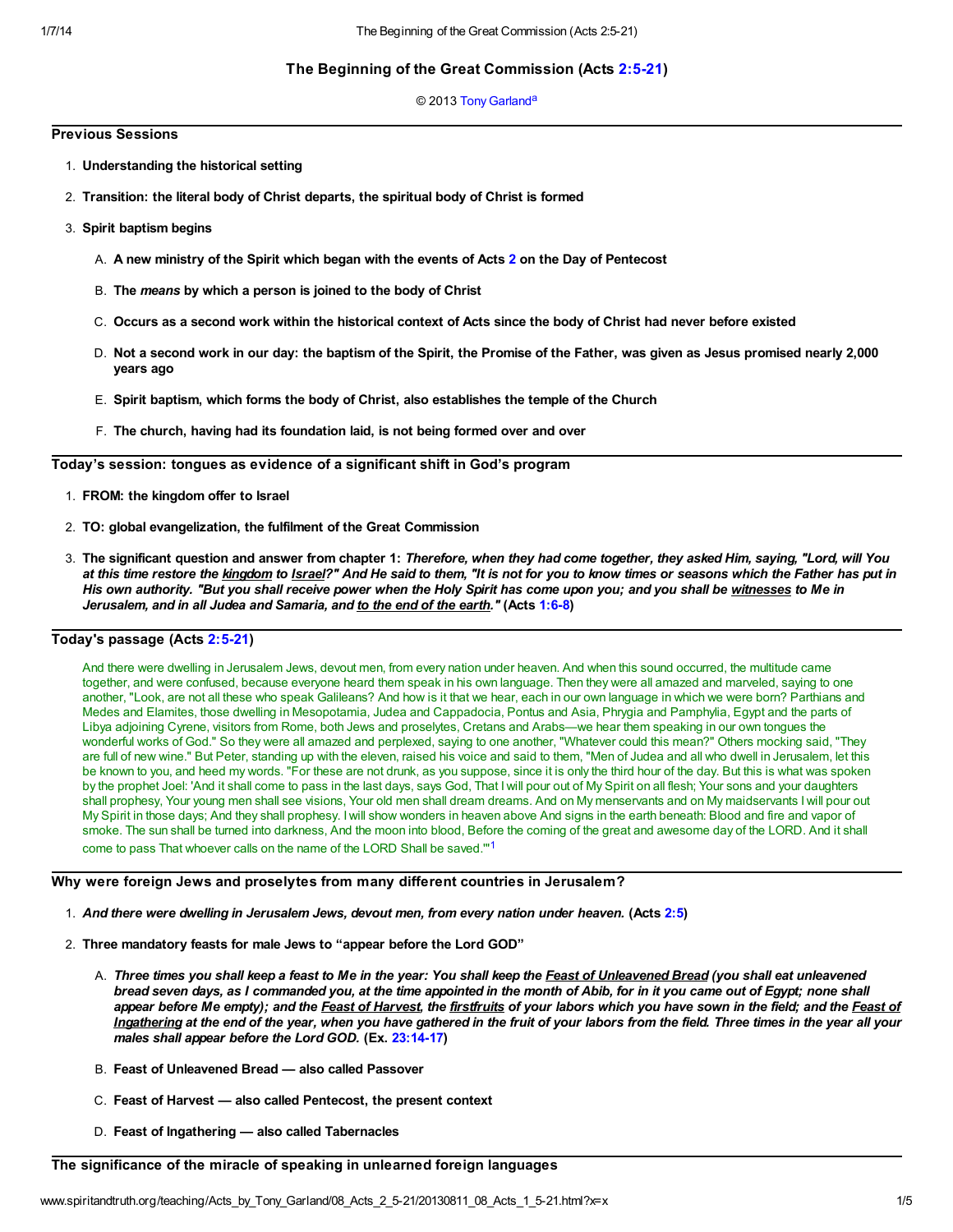### 1. What languages were spoken?

#### A. Those associated with visitors to Jerusalem from foreign regions

- Parthians in the apostles' time the Parthian empire stretched from India to the Tigris
- Elamites modern-day Persia (Iraq/Iran)
- Medes north and west of Persia.
- Mesopotamia the region between the Tigris and Euphrates rivers
- Cappadocia north of Jerusalem, near what is today central Turkey
- Pontus north and west of Cappadocia, near what is today north central Turkey, along the Black Sea
- Asia north and west of Jerusalem, what is today western Turkey (Ephesus was its capital)
- Phrygia north and west of Jerusalem, near what is today west central Turkey
- Pamphylia north and west of Jerusalem, near what is today south central Turkey, on the shores of the Mediterranean
- Egypt south and west of Jerusalem
- Parts of Libya adjoining Cyrene west of Jerusalem, on the northern shore of Africa on the Mediterranean
- Rome Italv
- Cretans Island of Crete, south and east of Greece, west of Cypress
- Arabs south and east of Jerusalem, on the Sinai peninsula (modern day Saudi Arabia, Yemen, Oman, United Arab Emirates, Qatar)

#### B. What is the significance?

- I. Luke wrote both Luke and Acts
	- a. Acts is a continuation of the gospel of Luke, which ends predicting the Great Commission
	- b. And He opened their understanding, that they might comprehend the Scriptures. Then He said to them, "Thus it is written, and thus it was necessary for the Christ to suffer and to rise from the dead the third day, and that repentance and remission of sins should be preached in His name to all nations, beginning at Jerusalem. And you are witnesses of these things. Behold, I send the Promise of My Father upon you; but tarry in the city of Jerusalem until you are endued with power from on high." (Luke [24:45-49\)](http://www.spiritandtruth.org/bibles/nasb/b42c024.htm#Luke_C24V45)
- <span id="page-1-0"></span>II. Signals a shift in God's program away from the presentation of the kingdom to Israel—which had now been rejected toward the purpose of the Great Commission: global evangelization from among all nations.

### 2. What languages were not spoken?

- A. "Others" mocked, thinking those speaking were drunk
	- I. Why did they mock?
		- a. Denial?
			- i. Possibly an attempt to deny the miracle  $2$
		- b. Unable to understand?
			- i. The mockers did not understand the languages being spoken $3$
			- ii. The mockers appear to have been natives of Judea and Jerusalem whose local languages were not among those spoken by miraculous means
			- iii. To the unfamiliar, unknown language would sound like "babbling" especially if many are spoken simultaneously and one's ear is unable to pick out a recognizable language to follow
- <span id="page-1-1"></span>B. The tongues spoken appear to have omitted languages commonly known in Judea and Jerusalem
	- I. The languages spoken were miraculous for Galileans
		- a. Even though some who understood the foreign languages were from Judea (Acts [2:9](http://www.spiritandtruth.org/bibles/nasb/b44c002.htm#Acts_C2V9)) I think we can safely conclude that the languages which were spoken were all foreign languages with respect to Judea (and Jerusalem). It would not have been considered remarkable for a Galilean to be understood in Judea or Jerusalem (Acts [2:7-8](http://www.spiritandtruth.org/bibles/nasb/b44c002.htm#Acts_C2V7)).
- C. What is the significance of the omission of local languages languages which would be known by Galileans?
	- I. Tongues as a sign to unbelievers
		- a. In the law it is written: "With men of other tongues and other lips I will speak to this people; And yet, for all that, they will not hear Me," says the Lord. Therefore tongues are for a sign, not to those who believe but to unbelievers . . ." (1Cor. [14:21-22a\)](http://www.spiritandtruth.org/bibles/nasb/b46c014.htm#1Cor._C14V21)
	- II. Babel as background confused tongues, a sign of judgment (Gen. [11:7-9](http://www.spiritandtruth.org/bibles/nasb/b01c011.htm#Gen._C11V7))
	- III. Commissioning of Ezekiel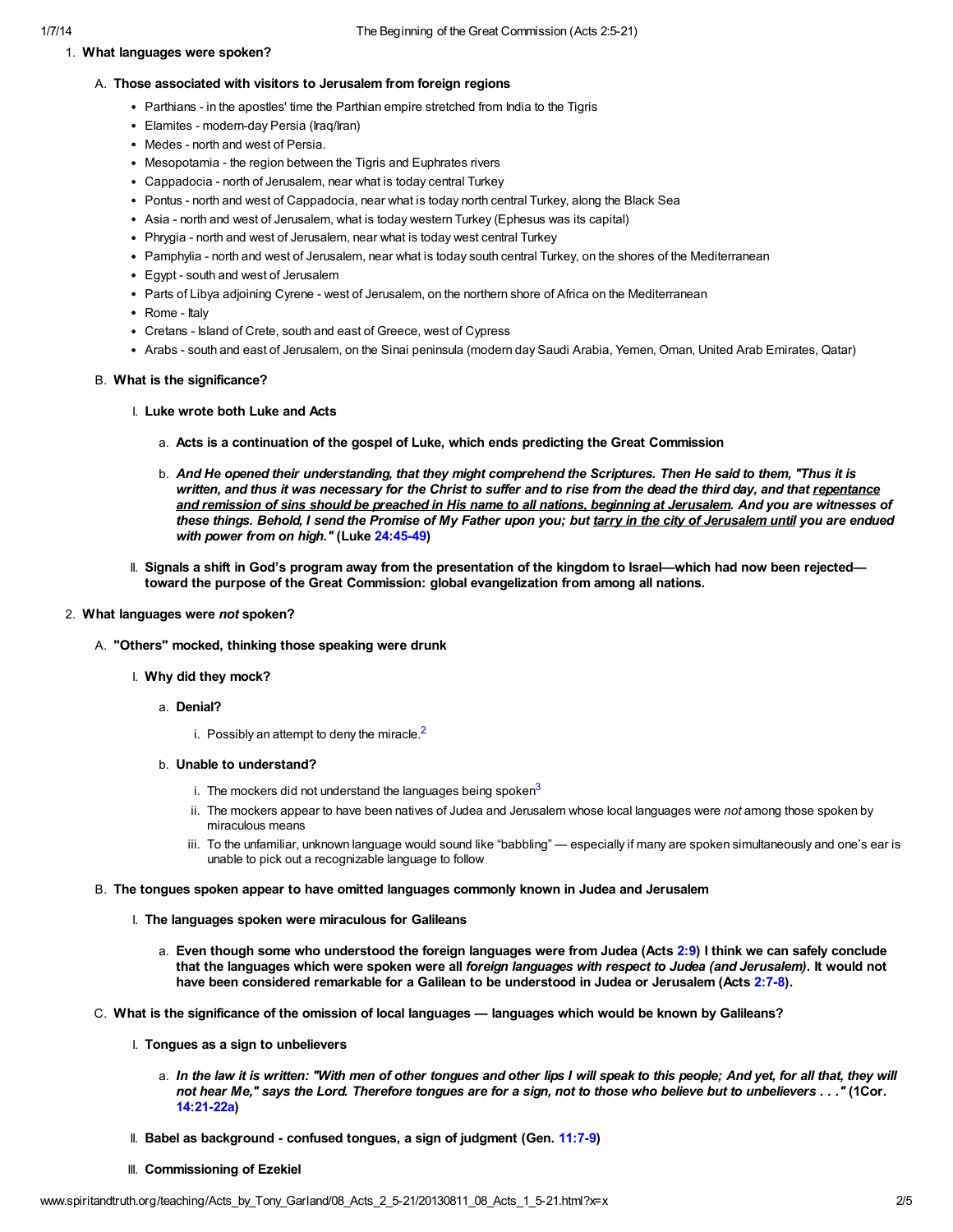#### 1/7/14 The Beginning of the Great Commission (Acts 2:5-21)

- a. Then He said to me: "Son of man, go to the house of Israel and speak with My words to them. For you are not sent to a people of unfamiliar speech and of hard language, but to the house of Israel, not to many people of unfamiliar speech and of hard language, whose words you cannot understand. Surely, had I sent you to them, they would have listened to you. But the house of Israel will not listen to you, because they will not listen to Me; for all the house of Israel are impudent and hard-hearted. (Eze. [3:4-7](http://www.spiritandtruth.org/bibles/nasb/b26c003.htm#Eze._C3V4))
- IV. Blessings and Curses
	- a. The LORD will bring a nation against you from afar, from the end of the earth, as swift as the eagle flies, a nation whose language you will not understand, a nation of fierce countenance, which does not respect the elderly nor show favor to the young. (Deu. [28:49-50](http://www.spiritandtruth.org/bibles/nasb/b05c028.htm#Deu._C28V49))

#### b. Isaiah in reference to Assyrians (N. Kingdom)

- i. For with stammering lips and another tongue He will speak to this people (Isa. [28:11](http://www.spiritandtruth.org/bibles/nasb/b23c028.htm#Isa._C28V11))
- ii. "Following up on the leaders' mimicking, Isaiah said that if they did not want to listen to his "lecturing" then they would be "lectured" by another people who had a difficult and different speech. Foreign lips would deliver the message of judgment on them. Isaiah was referring to the Assyrians who were advancing on Israel and would soon conquer it. Though God had offered Israel rest and repose they refused to listen to Him and His messenger. Therefore the LORD would turn their mocking back on them and they would be injured . . . snared, and captured by a people whose language they did not understand."<sup>[4](#page-3-3)</sup>

#### c. Jeremiah in reference to Babylonians (S. Kingdom)

<span id="page-2-0"></span>i. "Behold, I will bring a nation against you from afar, O house of Israel," says the LORD. "It is a mighty nation, It is an ancient nation, A nation whose language you do not know, Nor can you understand what they say." (Jer. [5:15](http://www.spiritandtruth.org/bibles/nasb/b24c005.htm#Jer._C5V15))

#### d. Actions speak louder than words.

i. Because Israel would not listen to the prophets who spoke their native language, therefore, God would "speak" to them through Gentile nations of foreign tongues. Israel would "listen" to their captors because, "actions speak louder than words."

#### V. Cause for Jewish concern!

a. God is giving miraculous signs using languages unknown in Galilee

### b. God's emphasis is broadening toward the Gentiles

#### c. What might this imply to thoughtful Jews?

- i. How would it feel if God had been speaking in your native tongue for generations but now begins speaking in a language you cannot understand?
- ii. What are the implications in the near term for the centrality of Israel as God's special treasure (Ex. [19:5;](http://www.spiritandtruth.org/bibles/nasb/b02c019.htm#Ex._C19V5) Deu. [7:6](http://www.spiritandtruth.org/bibles/nasb/b05c007.htm#Deu._C7V6); [26:18](http://www.spiritandtruth.org/bibles/nasb/b05c026.htm#Deu._C26V18); Ps. [135:4](http://www.spiritandtruth.org/bibles/nasb/b19c135.htm#Ps._C135V4))?

## Peter's Explanation

- 1. But this is what was spoken by the prophet Joel: 'And it shall come to pass in the last days, says God, That I will pour out of My Spirit on all flesh; Your sons and your daughters shall prophesy, Your young men shall see visions, Your old men shall dream dreams. And on My menservants and on My maidservants I will pour out My Spirit in those days; And they shall prophesy. I will show wonders in heaven above And signs in the earth beneath: Blood and fire and vapor of smoke. The sun shall be turned into darkness, And the moon into blood, Before the coming of the great and awesome day of the LORD. And it shall come to pass That whoever calls on the name of the LORD Shall be saved.' (Acts [2:16-21](http://www.spiritandtruth.org/bibles/nasb/b44c002.htm#Acts_C2V16) cf. Joel [2:28-32](http://www.spiritandtruth.org/bibles/nasb/b29c002.htm#Joel_C2V28))
- 2. Peter refers to Joel [2:28-32](http://www.spiritandtruth.org/bibles/nasb/b29c002.htm#Joel_C2V28) which predicts numerous characteristics of the "last days," especially cataclysmic events associated with the day of the Lord.
- 3. Does Peter's citation of Joel constitute the "fulfillment" of Joel's passage in entirety?
	- A. Some make this error, using this passage as license for interpreting many OT prophetic passages as hyperbole (literary exaggeration for effect), denying any future literal fulfillment.
	- B. They attempt to shoe-horn events associated with the yet future Second Coming into the First Coming.
- 4. Peter is referring to Joel, not as constituting complete fulfillment, but to indicate that the events of Pentecost are in line with expectations established by Joel's predictions:
	- A. I will pour out my Spirit upon all flesh (Acts [2:17](http://www.spiritandtruth.org/bibles/nasb/b44c002.htm#Acts_C2V17) cf. Joel [2:28\)](http://www.spiritandtruth.org/bibles/nasb/b29c002.htm#Joel_C2V28)
	- B. And also on my menservants and my maidservants I will pour out my Spirit in those days (Acts [2:18](http://www.spiritandtruth.org/bibles/nasb/b44c002.htm#Acts_C2V18) cf. Joel [2:29\)](http://www.spiritandtruth.org/bibles/nasb/b29c002.htm#Joel_C2V29)
	- C. These specific predictions of Joel are in keeping with the new ministry of Spirit-baptism which has just begun on the events of the Day of Pentecost.
- 5. Peter is also connecting the giving of the Spirit with the Great Commission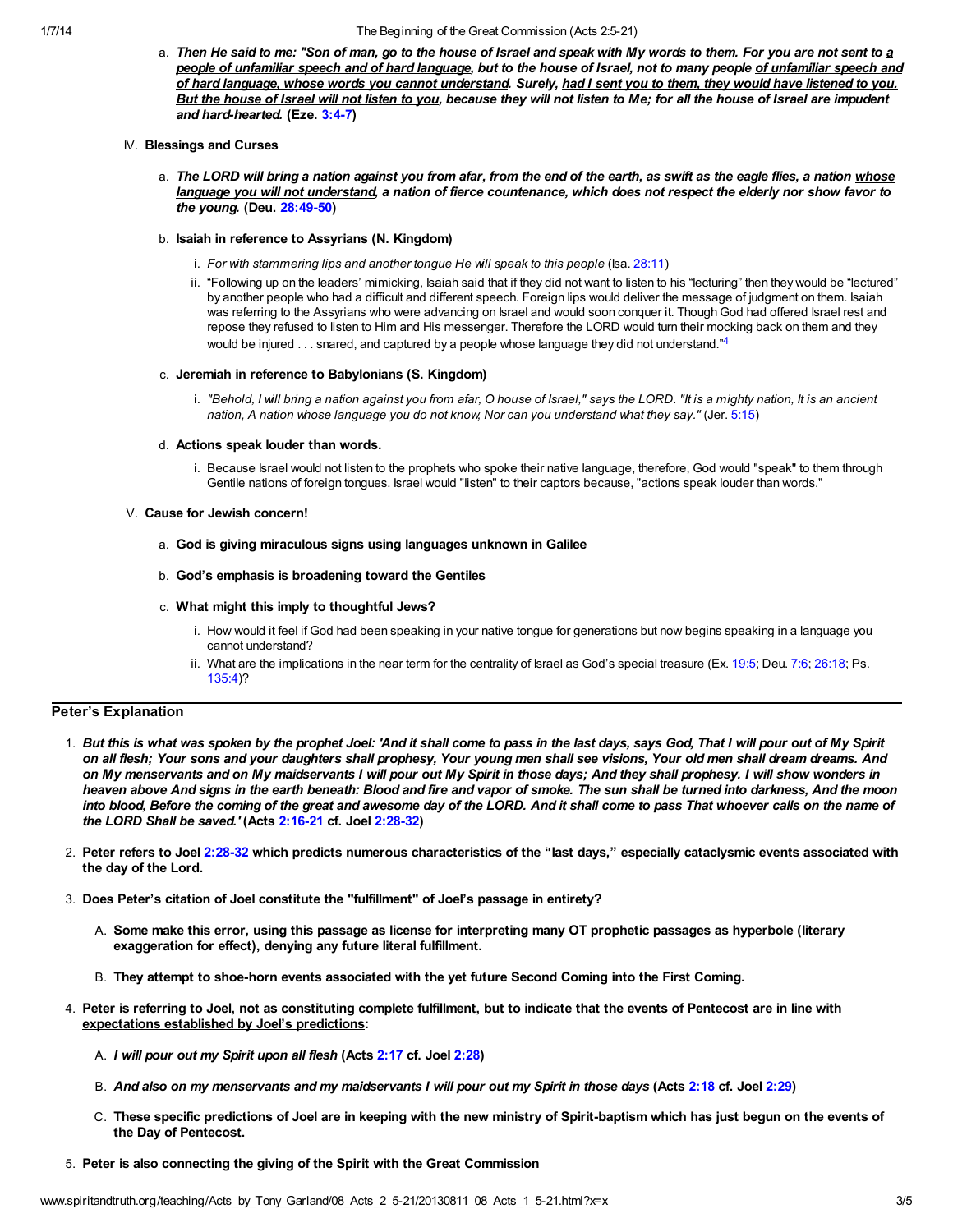#### 1/7/14 The Beginning of the Great Commission (Acts 2:5-21)

#### A. And it shall come to pass That whoever calls on the name of the LORD Shall be saved. (Acts [2:21](http://www.spiritandtruth.org/bibles/nasb/b44c002.htm#Acts_C2V21) cf. Joel [2:32\)](http://www.spiritandtruth.org/bibles/nasb/b29c002.htm#Joel_C2V32)

#### 6. Notice elements from Joel's passage which did not take place on the Day of Pentecost:

- Your sons and your daughters shall prophesy,
- Your old men shall dream dreams,
- Your young men shall see visions.
- And I will show wonders in the heavens and in the earth:
	- Blood and fire and pillars of smoke.
	- The sun shall be turned into darkness,
	- And the moon into blood,

7. These aspects await future fulfillment in association with the great and awesome day of the LORD (Joel [2:31\)](http://www.spiritandtruth.org/bibles/nasb/b29c002.htm#Joel_C2V31)

#### Points of Application

- <span id="page-3-4"></span>1. FIRST - The events of Acts [1](http://www.spiritandtruth.org/bibles/nasb/b44c001.htm#Acts_C1V1) and 2 represent a historical shift in the program of God
	- A. From presentation of kingdom to Israel to global evangelization
	- B. From a literal temple located in Jerusalem to a spiritual temple located in all parts of the world
	- C. From largely Jewish focus as the nation of Israel to largely Gentile focus as the body of Christ
		- **Ⅰ. Still "to the Jew first",<sup>[5](#page-4-1)</sup> but Israel's disobedience will now result in a shift toward Gentile concerns** 
			- a. Order of the Great Commission: witnesses in Jerusalem/Judea, then Samaria, then rest of world
			- b. you [Gentiles] were once disobedient to God, yet have now obtained mercy through their [the Jew's] disobedience (Rom. [11:30b](http://www.spiritandtruth.org/bibles/nasb/b45c011.htm#Rom._C11V30))
	- D. From the literal presence of Jesus in the incarnation to the spiritual presence of Jesus as the body of Christ, the Church
	- E. We ignore the historical context at our own peril: making today and every day like Pentecost in Jerusalem at the initial giving of the Spirit almost 2,000 years ago is a serious distortion of what Acts is teaching.
- 2. SECOND A key lesson for us today: continued rejection of God's revelation necessitates God turning elsewhere
	- A. Losing center stage (for a time) in God's program through continued disobedience!
	- B. God will get the job done with us or without us.
	- C. Nations that once had a closer relationship with God and walk away will no longer be exalted.
	- D. Access to the knowledge of God which we take for granted (based on our Christian heritage) is rapidly waning.
	- E. Our enhanced understanding of the Bible, access to abundant study materials and cultural familiarity with the principles of God for which we've been favored will not last if we continue in our rejection of God.
	- F. The day may come when the availability of Biblical materials in English are eclipsed by those of another "foreign tongue."
	- G. If so, America will have joined the list of nations who, having once been exalted through service to God, dwindled to insignificance on the global stage by turning from God.

<span id="page-3-5"></span>

#### Endnotes:

- <span id="page-3-1"></span>[2.](#page-1-0) "Unable to explain this miracle away, the Jewish unbelievers were puzzled, and some resorted to scoffing and asserted, They have had too much wine." Ref-0038, Acts [2:5-13](http://www.spiritandtruth.org/bibles/nasb/b44c002.htm#Acts_C2V5)
- <span id="page-3-2"></span>"On the other hand, those mentioned in v. 13 were Judeans and did not understand the foreign languages the apostles were speaking. They concluded the apostles were drunk and speaking gibberish." Ref-0107, Acts [2:12](http://www.spiritandtruth.org/bibles/nasb/b44c002.htm#Acts_C2V12)[,13](http://www.spiritandtruth.org/bibles/nasb/b44c002.htm#Acts_C2V13)
- <span id="page-3-3"></span>[4.](#page-2-0) Ref-0038, Isa. [28:11](http://www.spiritandtruth.org/bibles/nasb/b23c028.htm#Isa._C28V11)

<span id="page-3-0"></span>[<sup>1.</sup>](#page-0-0) NKJV, Acts [2:5-21](http://www.spiritandtruth.org/bibles/nasb/b44c002.htm#Acts_C2V5)